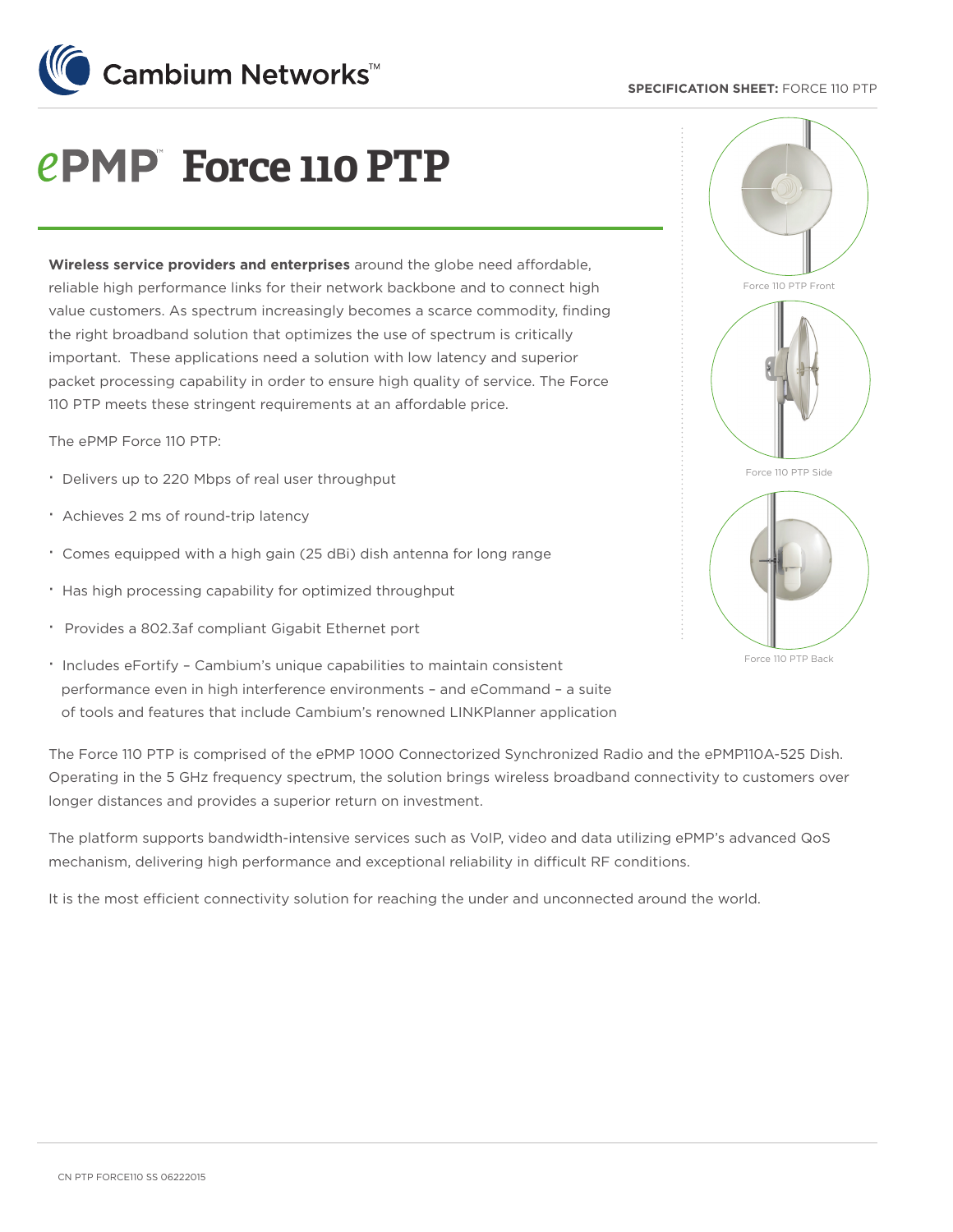| Product                                              |                                                                                                                                                          |
|------------------------------------------------------|----------------------------------------------------------------------------------------------------------------------------------------------------------|
| MODEL NUMBER                                         | 5 GHz: C050900P011A/C050900B051A, B151A, B251A (ROW), C058900P112A/58900B052A (FCC),<br>C050900P013A/C050900B053A (EU)                                   |
| Spectrum                                             |                                                                                                                                                          |
| <b>CHANNEL SPACING</b>                               | Configurable on 5 MHz increments                                                                                                                         |
| <b>FREQUENCY RANGE</b>                               | 5 GHz 5150 - 5970 MHz (exact frequencies as allowed by local regulations)                                                                                |
| <b>CHANNEL WIDTH</b>                                 | 5, 10, 20 or 40 MHz                                                                                                                                      |
| <b>Interface</b>                                     |                                                                                                                                                          |
| MAC (MEDIA ACCESS CONTROL) LAYER                     | Cambium Proprietary                                                                                                                                      |
| PHYSICAL LAYER                                       | 2x2 MIMO/OFDM                                                                                                                                            |
| ETHERNET INTERFACE                                   | 100/1000 BaseT, rate auto negotiated (802.3af compliant)                                                                                                 |
| PROTOCOLS USED                                       | IPv4/IPv6 (Dual Stack), UDP, TCP, ICMP, SNMPv2c, NTP, STP, IGMP, SSH                                                                                     |
| NETWORK MANAGEMENT                                   | IPv4/IPv6, HTTPs, SNMPv2c, SSH, Cambium Networks CnMaestro™                                                                                              |
| <b>VLAN</b>                                          | 802.10 with 802.1p priority                                                                                                                              |
| <b>Performance</b>                                   |                                                                                                                                                          |
| ARQ                                                  | Yes                                                                                                                                                      |
| NOMINAL RECEIVE SENSITIVITY (W/ FEC) @ 20MHZ CHANNEL | $MCSO = -93$ dBm to $MCS15 = -69$ dBm (per branch)                                                                                                       |
| NOMINAL RECEIVE SENSITIVITY (W/ FEC) @ 40MHZ CHANNEL | $MCSO = -90$ dBm to $MCS15 = -66$ dBm (per branch)                                                                                                       |
| MODULATION LEVELS (ADAPTIVE)                         | MCSO (BPSK) to MCS15 (64QAM 5/6)                                                                                                                         |
| <b>QUALITY OF SERVICE</b>                            | Three level priority (Voice, High, Low) with packet classification by DSCP, COS, VLAN ID, IP & MAC<br>Address, Broadcast, Multicast and Station Priority |
| TRANSMIT POWER RANGE                                 | -17 to +30 dBm (combined, to regional EIRP limit) (1 dB interval)                                                                                        |
| <b>Physical</b>                                      |                                                                                                                                                          |
| <b>SURGE SUPPRESSION</b>                             | 1 Joule Integrated                                                                                                                                       |
| ENVIRONMENTAL                                        | <b>IP55</b>                                                                                                                                              |
| <b>TEMPERATURE</b>                                   | -30°C to +60°C (-22°F to +140°F)                                                                                                                         |
| WEIGHT                                               | 4.1 kg (9 lbs)                                                                                                                                           |
| WIND SURVIVAL                                        | 145 km/hour (90 mi/hour)                                                                                                                                 |
| DIMENSIONS (DIA x DEPTH)                             | 47 cm x 27 cm (18.5 in x 10.6 in)                                                                                                                        |
| POLE DIAMETER RANGE                                  | 5.7cm -7.6cm (2.25in - 3in)                                                                                                                              |
| POWER CONSUMPTION                                    | 10 W Maximum, 7.5 W Typical                                                                                                                              |
| <b>INPUT VOLTAGE</b>                                 | 23 to 56 V                                                                                                                                               |
| <b>Security</b>                                      |                                                                                                                                                          |
| <b>ENCRYPTION</b>                                    | 128-bit AES (CCMP mode)                                                                                                                                  |
| <b>Certifications</b>                                |                                                                                                                                                          |
| <b>FCCID</b>                                         | 5 GHz: Z8H89FT00012                                                                                                                                      |
| <b>INDUSTRY CANADA CERT</b>                          | 5 GHz: 109W-00012                                                                                                                                        |
| CE                                                   | 5 GHz: EN 302 502 v1.2.1<br>5 GHz: EN 301 893 v1.7.1                                                                                                     |

#### Notes:

C050900B051A (ROW) – consists of a ePMP Radio Module [C050900R051A/C050900P011A] (no power cord) and ePMP Dish Antenna [C050900D007B] C050900B151A (ROW) – consists of a ePMP Radio Module [C050900R051A/C050900P011A] (US cord) and ePMP Dish Antenna [C050900D007B] C050900B251A (ROW) – consists of a ePMP Radio Module [C050900R051A/C050900P011A] (EU cord) and ePMP Dish Antenna [C050900D007B] C058900B052A (FCC) – consists of a ePMP Radio Module [C058900R052A/C058900P112A] and ePMP Dish Antenna [C050900D007B] C050900B053A (EU) – consists of a ePMP Radio Module [C050900R053A/C050900P013A] and ePMP Dish Antenna [C050900D007B]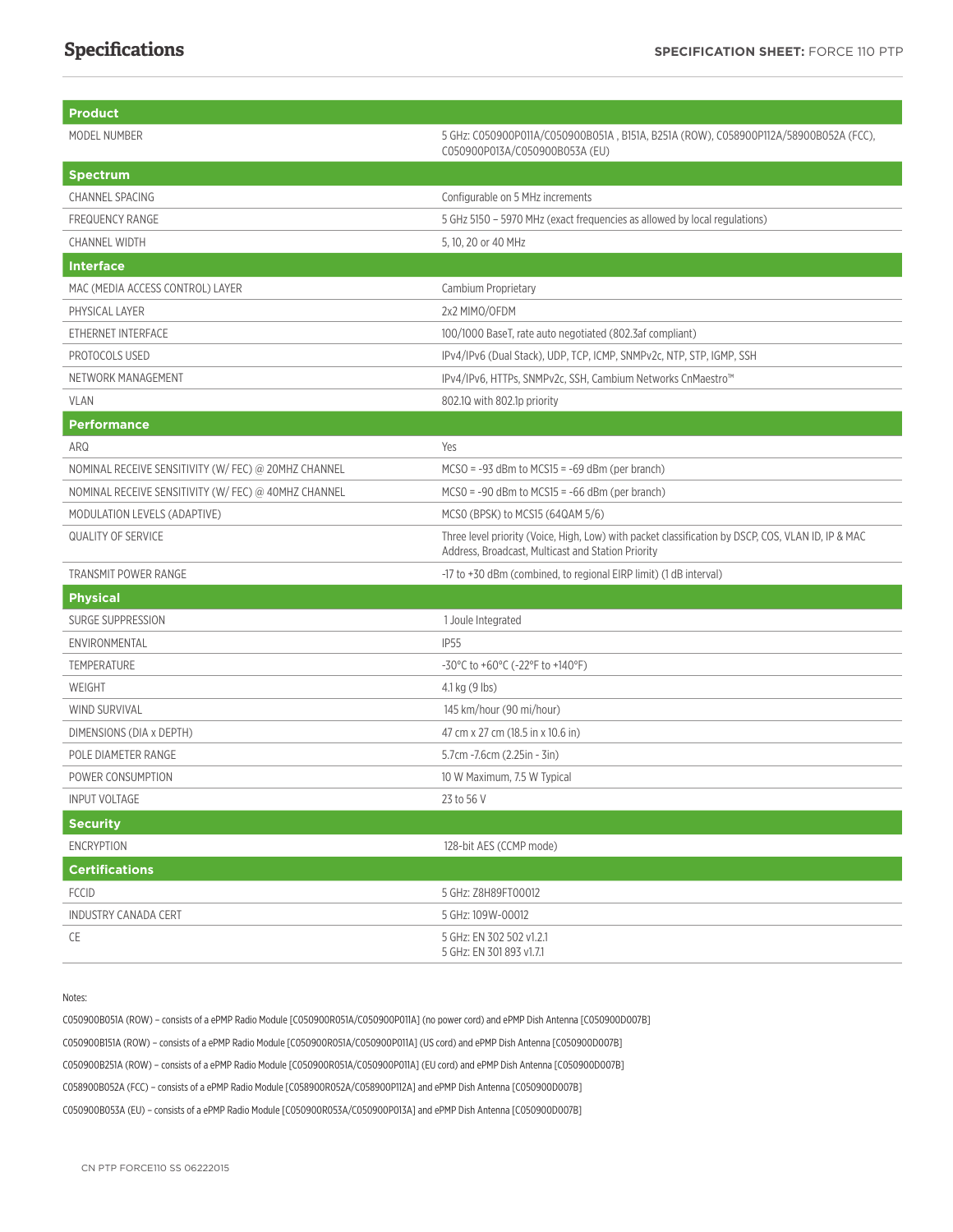### **Specifications**

| <b>ANTENNA SPECIFICATIONS</b> | <b>5 GHZ SPECIFICATION</b> |
|-------------------------------|----------------------------|
| FREQUENCY RANGE               | 5150 - 5970 MHz            |
| ANTENNA TYPE                  | <b>DISH</b>                |
| PEAK GAIN                     | 25 dBi                     |
| 3dB BEAMWIDTH-AZIMUTH         | $7^\circ$                  |
| 3dB BEAMWIDTH-ELEVATION       | 70                         |
| FRONT-TO-BACK ISOLATION       | $>25$ dB                   |
| <b>CROSS POLARIZATION</b>     | $>15$ dB                   |